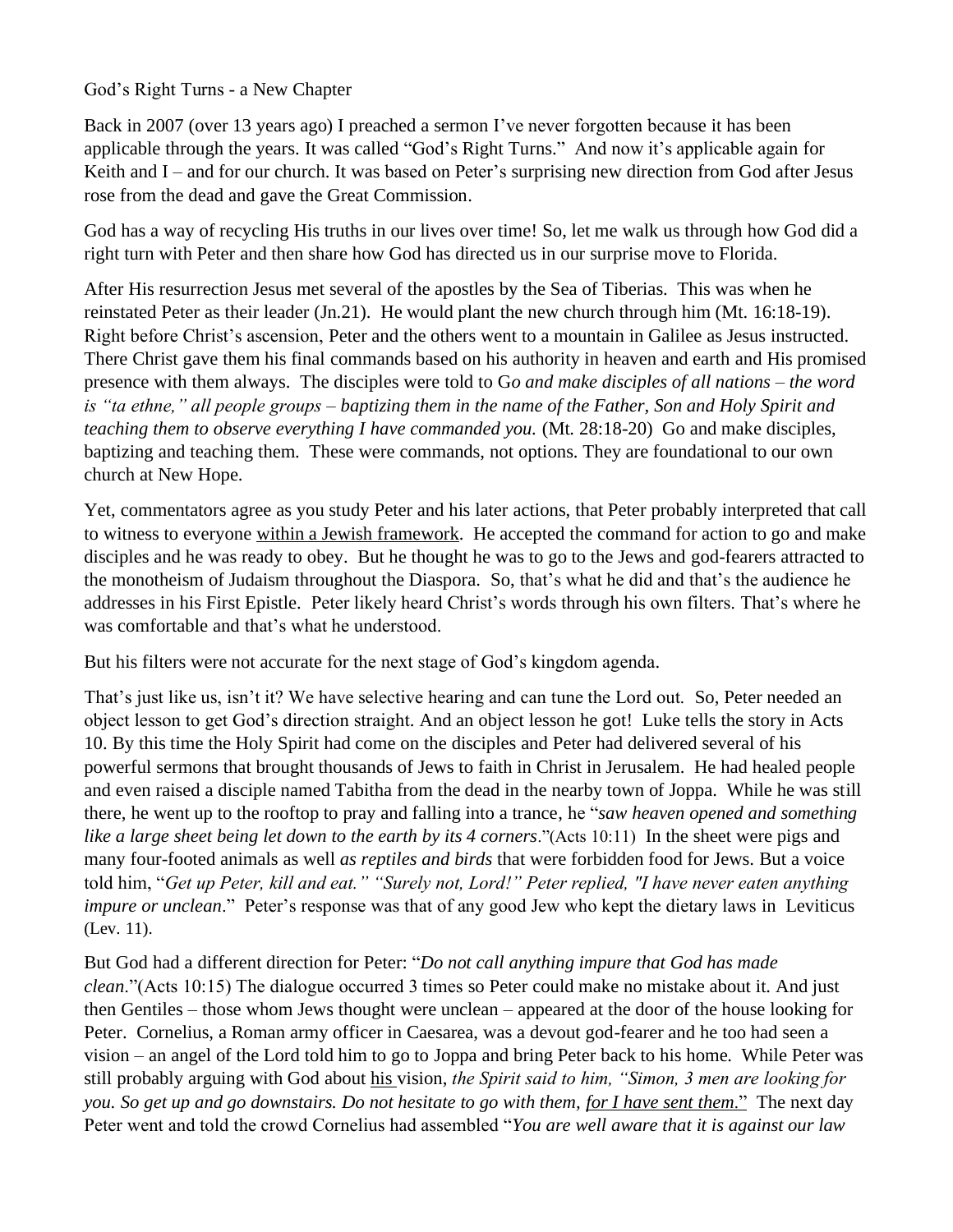*for a Jew to associate with a Gentile or visit him. But God has shown me that I should not call anyone unclean. May I ask why you sent for me*?" Cornelius told him about his vision and then Peter gave his first sermon to Gentiles, starting with these words: *"I now realize how true it is that God does not show favoritism but accepts people from every nation who fear him and do what is right."* From there he went on to tell the good news about Jesus, and the Holy Spirit came on all those Gentiles – a situation that was totally unexpected and outside the box of the Jewish Christians' thinking. It's to Peter's credit that he recognized God's hand and commanded that the Gentiles be baptized in the name of Jesus Christ (Acts 10:48) because they had received the Holy Spirit, just as the Jews had at Pentecost – but without their first becoming Jews. It was a stunning change of direction for Peter and the believers with him. God had done a right turn.

Peter serves as our model today because God's object lesson – to help Peter get his calling straight – took Peter on a journey he had not anticipated when he heard Christ's commission. Peter, "a moderately orthodox Jew with his inherited prejudices against Gentiles, was the one who first crossed the barriers which separated Jews from Gentiles and brought the apostolic message to Gentiles." (F.F.Bruce, Acts, p. 217, 214, 226.) **He** was the one God chose to expand Christianity from a Jewish religion to a world religion" (J.M. Boice, Acts, p. 181.). Isn't that wonderful how God can transform us and use us? Peter was a common man but he had been with Jesus and God took his devotion and made something wonderful out of him, because Peter obeyed and was open to God's directives. It's in this adventure of obedience that we can experience "God's right turns," just like Peter did. You are going along, following the Lord, trying to obey and suddenly the direction turns toward a future you had not imagined.

This has happened to Keith in his theology about women. $\odot$  It happened to me in getting a PhD and being a senior pastor. These directions weren't initially on my radar screen. But God took a right turn each time and when that happens, you have to choose. Do you follow this radical change of thought and plans or do you continue doing what is comfortable for you and justify your disobedience on the basis of your past history with God or your interpretation of His will as you read His Word by yourself? In other words, beloved, what do you do when God calls you beyond your expectations or comfort zone to follow Him in a new direction?

And that brings us to our Florida move. Many of you know that I have been asking God for over a year if and when I need to retire from the church. I have been wondering about the future with Keith's Alzheimers and how this is supposed to play out. And until January, I had assumed we would go down to Florida for 2 months to escape the snow and ice but come back to our home with all of you and continue the ministry of the church. This is my heart and my calling. And God has used us in this house, in this location, with so many dear internationals who have been with us and have now gone out around the world. He created a house of nurture and community and prayer and belonging – for all those who left all that in their home country to study in a country where they do not belong, where they are working in a second and third language, where the educational style is different and the expectations and support of home is absent.

As I was praying about the future, I had assumed…And therewith lies the issue

When God does a right turn, He turns our own assumptions upside down and says, 'Listen, to me, I am doing a new thing, do you now perceive it?' (Isa. 49) God has used the object lesson of our living in Florida for 2 months with Bruce and Becky to get our heart on His new pathway. So let me share ways He has been doing that.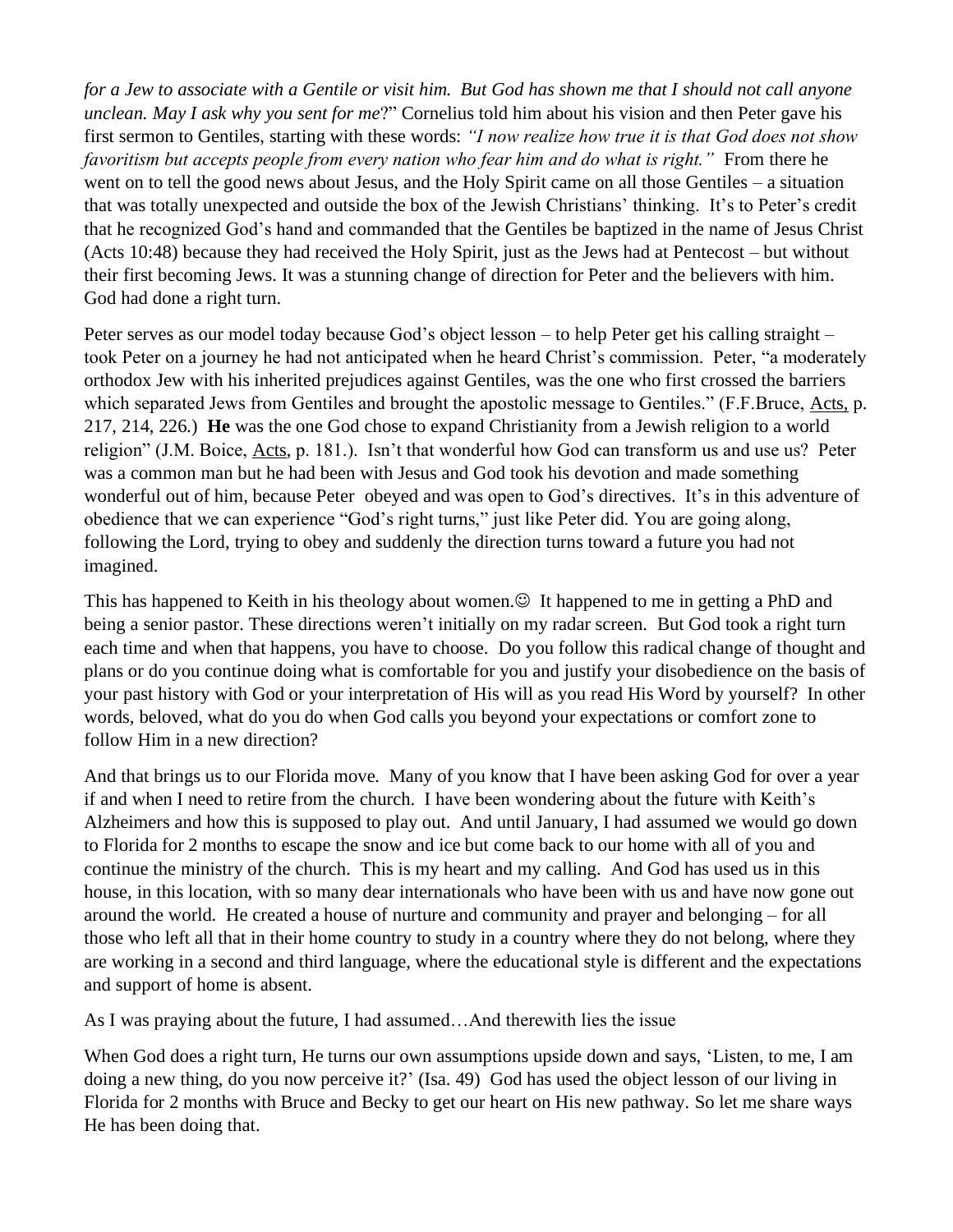First of all, when we got to Florida, my heart was struck with the beauty – the palm trees, the flowers, the Spanish architecture, the blue skies, the water (lakes and ponds everywhere). Ever since I became a Christian, God has spoken powerfully to me through His creative beauty. And so my heart rejoiced and I felt a renewal of my spirit. This continues every day.

**Second,** the warm weather has been a boon as well. It is much better for Keith (who was so often cold in Chicago) and of course much safer for both of us to be out of the snow and ice as well as the cold! So, we are actually healthier and happier here. At this stage of our lives, that is no small factor.

**Third,** we have been living with Bruce and Becky for over a month and that turns out to be a blessing to both Keith and I. In fact, even when the thought came to move down here, I was looking for us to just buy our own house here. But B+B said, "No; that's not good for you. We think we should all 4 live together." Wow! A right turn on top of a right turn that I did not anticipate. But we love their companionship and Keith does better with them around! Yah!

**Fourth**, people have always been the key to my sense of calling and purpose. The hardest part of this move is no longer being physically present with all of you and the other members of New Hope who have already gone back to home country. However, there are 3 key Christian organizations all headquartered here in southeast Orlando: Pioneers, Wycliffe Bible translators and Campus Crusade for Christ. They range in number from about 150 staff to 1,500 staff. I am hopeful to see how God connects us in friendship and ministry. I am beginning to meet some of them and share their global missions heart. Since so many of them are also newcomers to the state, they are open to new ventures, new friendships and God's opportunities. As Alex would say, "we will see…"

**Fifth**, Orlando is a top vacation destination spot, so I am confident I will see many of you again, and hopefully repeatedly!! The house we are buying with Bruce and Becky will have at least one extra guest room, so come on down, you'all! It will be an encouragement to have these reunions when you come and visit. Or better yet, relocate here in Orlando and we can continue to do ministry together! **And sixth**, there is a sense of urgency to make the move. God has really surprised us with this major right turn. It was unexpected and I know it has created turmoil for you all there. I am so sorry. But because we don't know the rate of Keith's progression, our whole extended family feels it is important to move this spring/summer while he can still enjoy it, recognize people, feel comfortable in this new setting, and be cared for by all of us. Six reasons that have come out of the object lesson of coming to Florida for 2 months and living with Bruce and Becky.

But, obedience is costly, isn't it?

Peter was sharply criticized by the parent church in Jerusalem for what they interpreted as his outrageous behavior. Those criticisms must have been hard for him. Some of the Jewish Christian leaders were highly educated in the law and he was not; some of them were men of privilege and he was from fisherman stock. And though the Spirit anointed him as a leader from Pentecost onwards, he was a people pleaser in personality so that opposition must have been costly emotionally.

Plus, there are times when people think we are disobedient or watch us fail in our faith journey. This is why I included the story in Mt. 14 today. When Peter stepped out over the gunnel of the boat and walked on the waves to Jesus, the disciples must have thought this was aghast and even tried to dissuade him. But Peter walked by Jesus' power. He only started to sink when he took his eyes off Jesus and looked at the storm swirling around him. Then his faith faltered and the disciples witnessed that. That's the reality of a faith walk. We can rise to great heights in obedience and then tumble from those heights in fear and lack of faith. Our own move to Florida has had these times of vision and hope and purpose and then times of question about timing, selling and buying, the future for each of you and the church, and logistics of all sorts. We all need to give each other grace and mercy whenever someone steps out